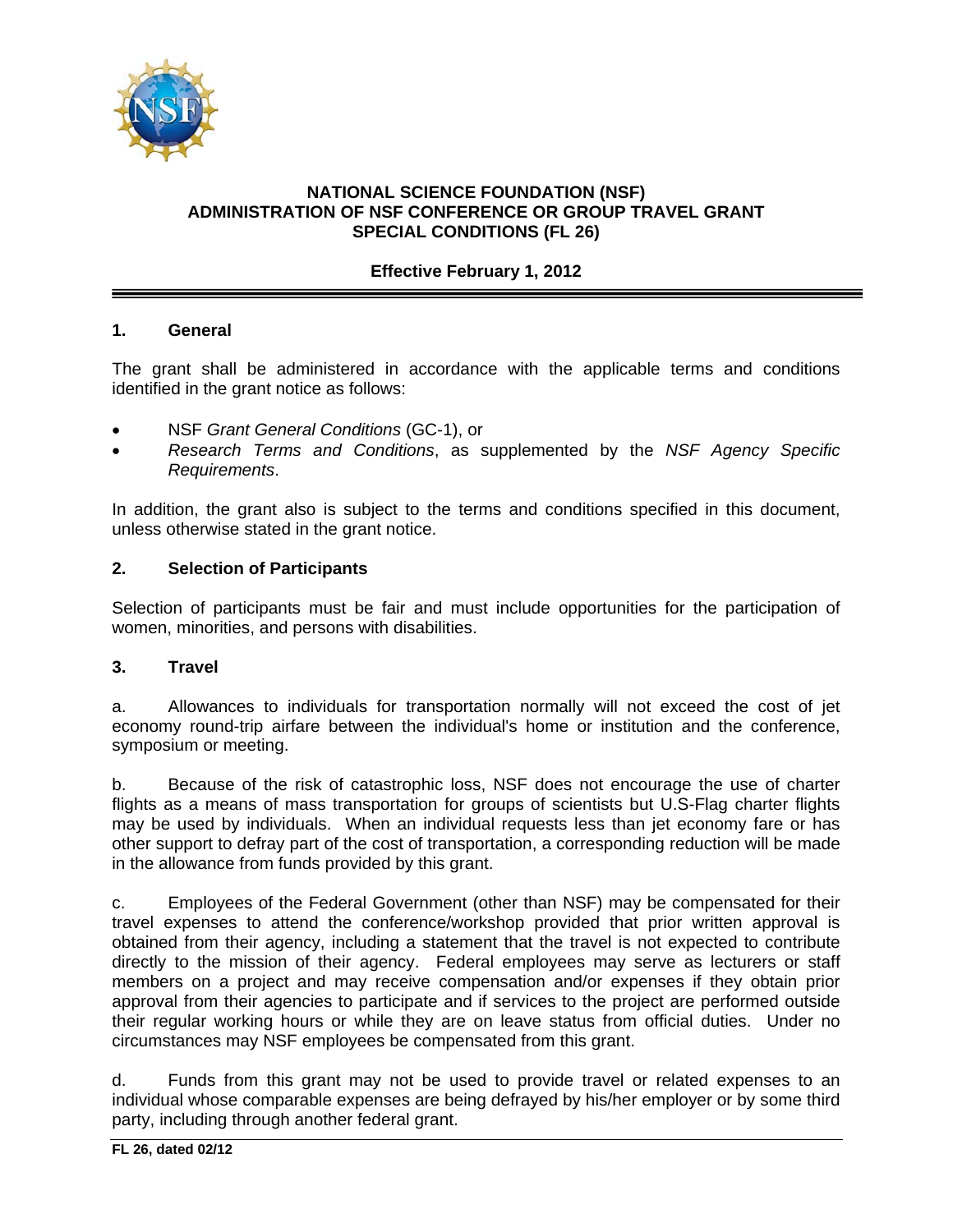e. Funds provided by this grant may not be used for travel or per diem expenses of dependents.

f. Further NSF approval of separate trips by persons to attend the conference is not required.

g. Any air transportation to, from, between, or within a country other than the U.S. of persons or property, the expense of which will be assisted by NSF funding, must be performed in accordance with Article 10, "*Travel*" of the GC-1, or Article 14, "*Travel*" of the *NSF Agency Specific Requirements to the Research Terms and Conditions.* 

h. NSF assumes no responsibility for securing passports or visas required by any person because of his/her participation in an NSF-supported project.

i. Costs of entertainment, amusement, diversion and social activities and any costs directly associated with such activities (such as tickets to shows or sports events, and related meals, lodging, rentals, transportation and gratuities) are unallowable. Expenses of awardee employees who are not on travel status, serving as hosts, or otherwise participating at meals that are primarily social occasions involving speakers or consultants are not allowable, even if the costs of the speaker or consultant are allowable.

The awardee also must consult the NSF *Award & Administration Guide* Chapter V.C.5, "*Meetings and Conferences*" which provides additional coverage on allowability of costs associated with meetings and conferences.

# **4. Reporting Requirements**

The awardee will ensure that the Principal Investigator (PI) under a group award accepts responsibility for reporting on the group's participation in the meeting. The report should be submitted utilizing the "Activities and Findings" section of the FastLane Project Reporting System. The report should include: (1) a description of the participant selection process; (2) a list of persons for whom travel funds were provided; (3) their institutional addresses; (4) the sum awarded; and (5) information on the meeting including number of persons attending, total number of U.S. participants, and other countries represented, highlights of the program and general reaction of the U.S. participants supported under the group travel award.

Group travel awardees are required to retain supporting documentation that funds were spent in accordance with the original intent of the proposal. Such documentation will be subject to audit as specified in Article 26, "*Audit and Records*" of NSF's GC-1, or Article 53, "*Retention and Access Requirements for Records*" of the *Research Terms and Conditions.* 

# **5. Grant Monitoring and Evaluation**

The Foundation may, as part of its program evaluation activities, carry out assessments of the outcomes of selected group travel awards. The awardee is requested to cooperate with Foundation staff or designated third parties conducting these assessments.

# **6. Program Income**

In lieu of Article 22, "*Program Income"*, of the GC-1 or Article 24, "*Program Income*" of the *Research Terms and Conditions*, substitute the following: